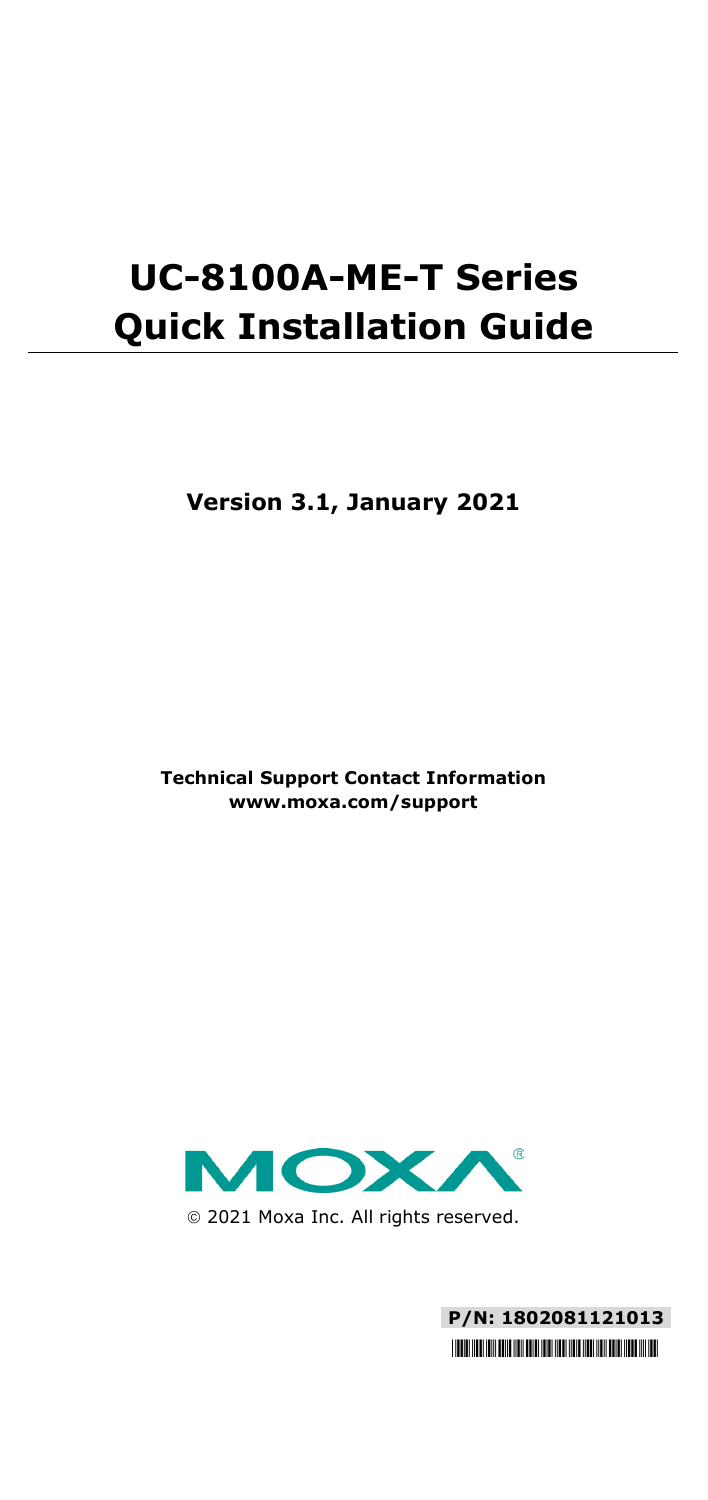## **Overview**

The UC-8100A-ME-T computing platform is designed for embedded data acquisition applications. The UC-8100A-ME-T computer comes with two RS-232/422/485 serial ports and dual 10/100 Mbps Ethernet LAN ports, as well as a Mini PCIe socket to support cellular modules. These versatile communication capabilities let users efficiently adapt the UC-8100A-ME-T to a variety of complex communications solutions.

# **Package Checklist**

Before installing the UC-8100A-ME-T, verify that the package contains the following items:

- UC-8100A-ME-T embedded computer
- Power jack
- Console cable
- Quick installation guide (printed)
- Warranty card



# **IMPORTANT!**

Notify your sales representative if any of the above items are missing or damaged.

# **UC-8100A-ME-T Panel Layout**

The following figures show the panel layouts of the UC-8100A-ME-T:

#### **Top Panel View**





# **ATTENTION**

Use  $16-24$  AWG (1.318 to 0.205 mm<sup>2</sup>) wiring for connections to V+, V-, and GN. Both the power input and earthing conductor wire size should be the same.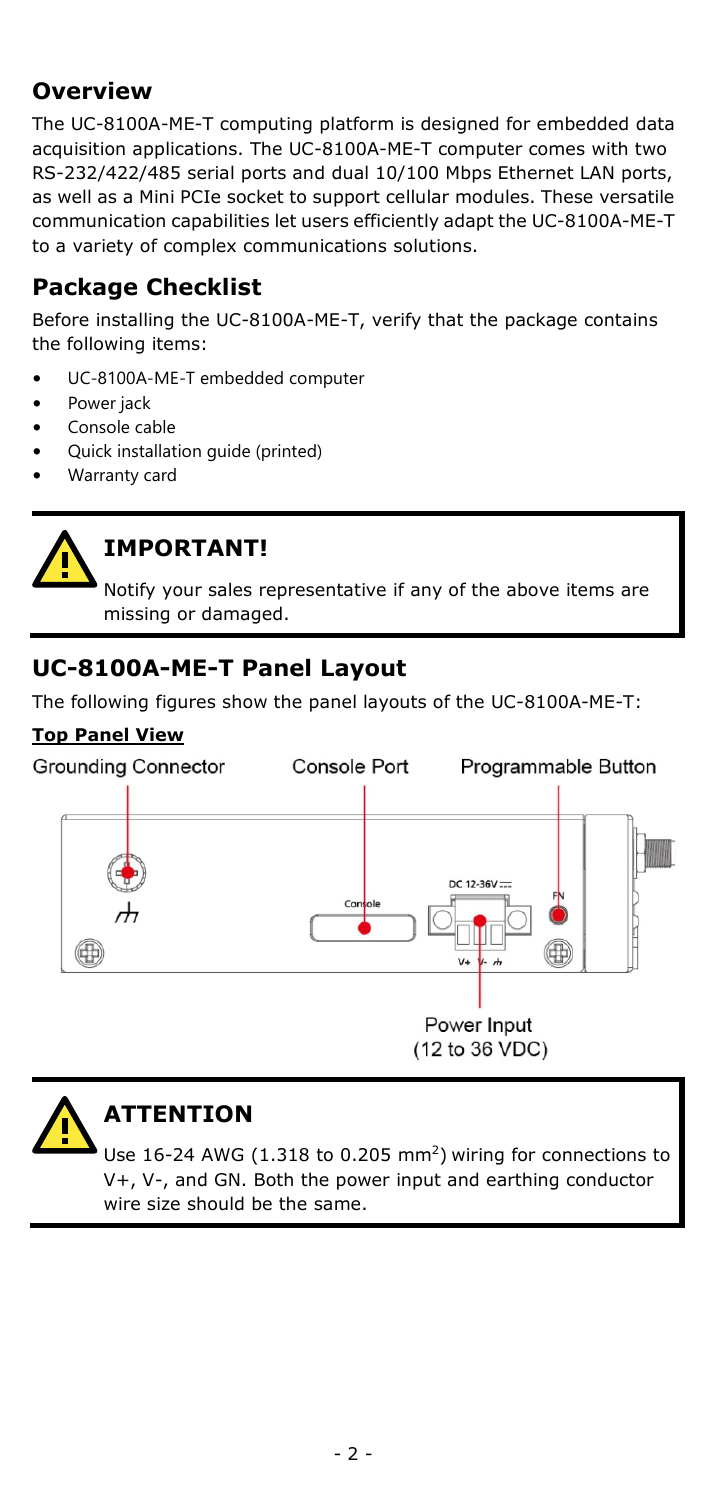#### **Bottom Panel View**



#### **Front Panel View**

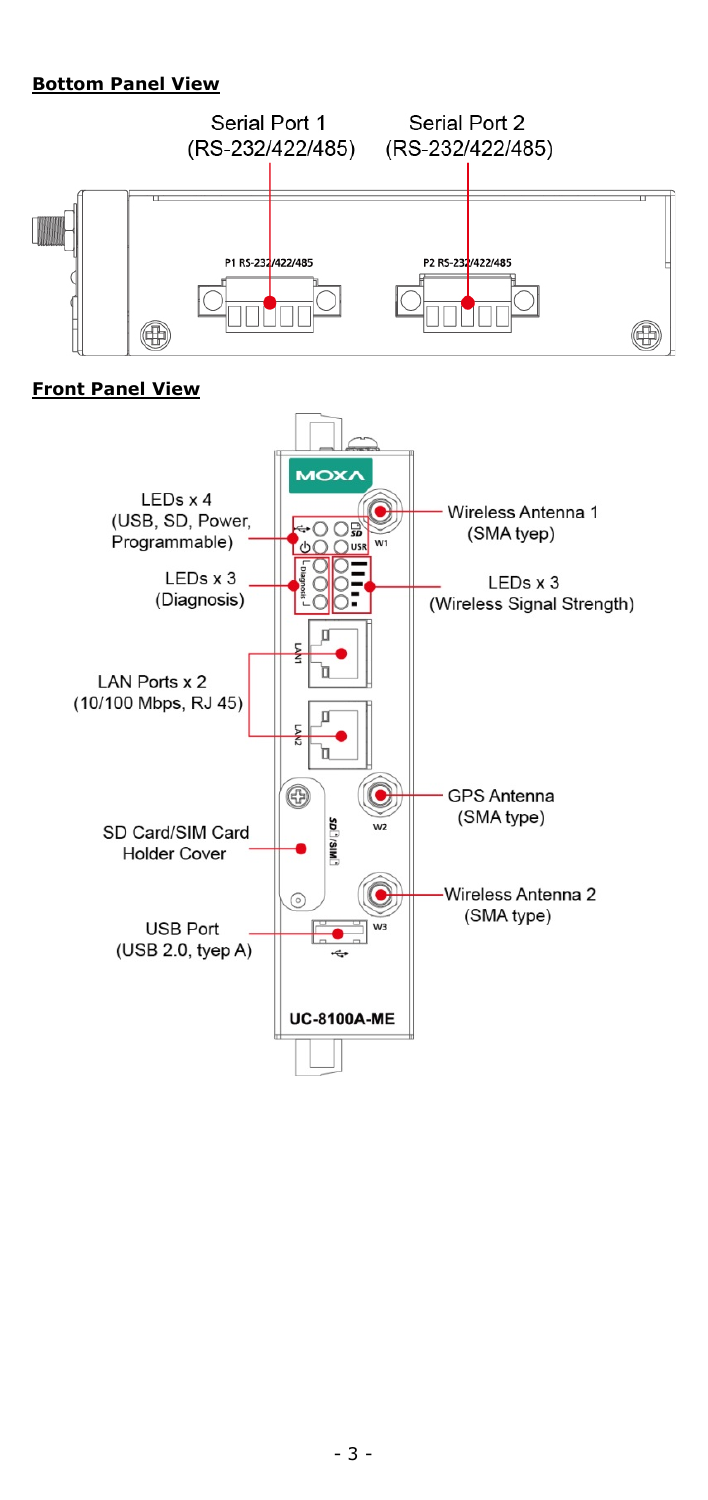### **LED Indicators**

| <b>LED Name</b> |                                   | Color         | <b>Function</b>                        |                                         |  |
|-----------------|-----------------------------------|---------------|----------------------------------------|-----------------------------------------|--|
|                 |                                   |               |                                        | Steady On USB device is connected and   |  |
|                 | <b>USB</b>                        | Green         |                                        | working normally.                       |  |
|                 |                                   |               | Off                                    | USB device is not connected.            |  |
|                 |                                   |               |                                        | Steady On SD Card inserted and          |  |
|                 | SD                                | Green         |                                        | working normally.                       |  |
|                 |                                   |               | Off                                    | SD card is not detected.                |  |
|                 |                                   |               |                                        | Power is on and the computer is working |  |
|                 | Power                             | Green         | normally.                              |                                         |  |
|                 |                                   | Off           | Power is off.                          |                                         |  |
|                 |                                   |               |                                        | Steady On 100 Mbps Ethernet link        |  |
|                 |                                   | Green         | <b>Blinking</b>                        | Data transmission in                    |  |
|                 | LAN1/LAN 2<br>(RJ45<br>connector) |               |                                        | progress                                |  |
|                 |                                   | Yellow        |                                        | Steady On 10 Mbps Ethernet link         |  |
|                 |                                   |               | <b>Blinking</b>                        | Data transmission in                    |  |
|                 |                                   |               |                                        | progress                                |  |
|                 |                                   | Off           | Ethernet is not connected.             |                                         |  |
|                 |                                   |               | The number of glowing LEDs indicates   |                                         |  |
|                 | Wireless<br>Signal<br>Strength    | Green         | the signal strength.                   |                                         |  |
| Ę               |                                   | Yellow<br>Red | 3 (Green + Yellow + Red): Excellent    |                                         |  |
|                 |                                   |               | 2 (Yellow + Red): Good                 |                                         |  |
|                 |                                   |               | 1 (Red): Poor                          |                                         |  |
|                 |                                   | Off           |                                        | Wireless module is not detected.        |  |
|                 | User-defined                      | Green         | This LED can be defined by users. For  |                                         |  |
| <b>USR</b>      |                                   |               | details, refer to Hardware User's      |                                         |  |
|                 |                                   |               | Manual.                                |                                         |  |
|                 | Programmable                      | Green         | These three LEDs are programmable.     |                                         |  |
| -Diagnosis-     | diagnostic<br>LEDs                | Yellow<br>Red | For details, refer to the "Default     |                                         |  |
|                 |                                   |               | Programmable Button Operation"         |                                         |  |
|                 |                                   |               | section in the Hardware User's Manual. |                                         |  |

### **Specifications**

| Model                    | UC-8112A-ME-T-LX                                                                                                                                                                                                                                                                                |  |  |  |
|--------------------------|-------------------------------------------------------------------------------------------------------------------------------------------------------------------------------------------------------------------------------------------------------------------------------------------------|--|--|--|
| <b>Input Current</b>     | 700 mA @ 12 VDC                                                                                                                                                                                                                                                                                 |  |  |  |
| <b>Input Voltage</b>     | 12 to 36 VDC (3-pin terminal block, V+, V-, SG)                                                                                                                                                                                                                                                 |  |  |  |
| <b>Power Consumption</b> | 6 W (without cellular module and external USB                                                                                                                                                                                                                                                   |  |  |  |
|                          | device attached)                                                                                                                                                                                                                                                                                |  |  |  |
| <b>Operating</b>         | Without LTE module preinstalled:                                                                                                                                                                                                                                                                |  |  |  |
| <b>Temperature</b>       | -40 to 85°C (-40 to 185°F)                                                                                                                                                                                                                                                                      |  |  |  |
|                          | With LTE module preinstalled:                                                                                                                                                                                                                                                                   |  |  |  |
|                          | -40 to 70°C (-40 to 158°F)                                                                                                                                                                                                                                                                      |  |  |  |
|                          | <b>Storage Temperature</b> -40 to 85°C (-40 to 185°F)                                                                                                                                                                                                                                           |  |  |  |
| <b>ATEX Information</b>  | $\sum$ II 3G                                                                                                                                                                                                                                                                                    |  |  |  |
|                          | Certificate Number: DEMKO 19 ATEX 2295X<br>Certification String: Ex nA IIC T4 Gc<br>Ambient Range: -40°C $\leq$ Tamb $\leq$ 85°C<br>(without LTE module preinstalled)<br>Ambient Range: -40°C $\leq$ Tamb $\leq$ 70°C (with<br>LTE module preinstalled)<br>Rated Cable Temp $\geq 90^{\circ}$ C |  |  |  |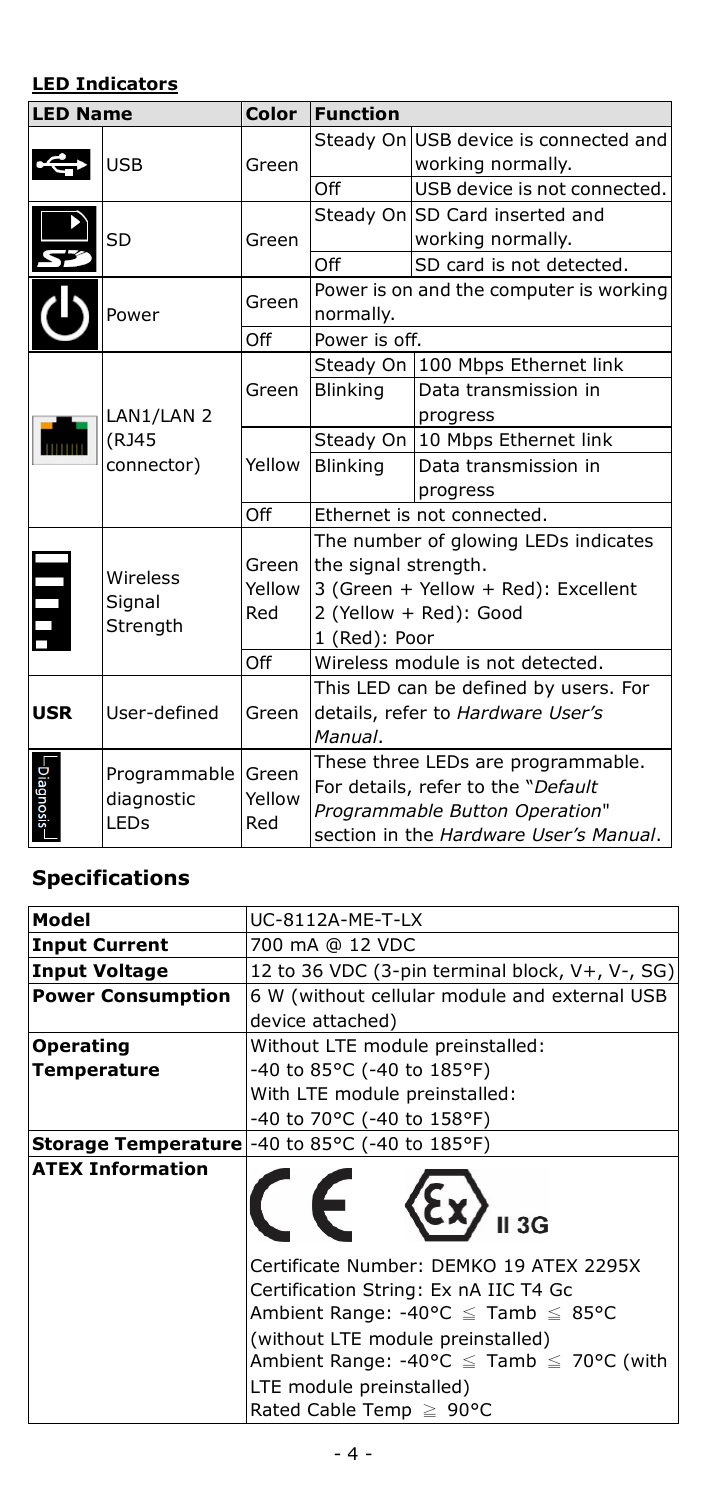| IECEx Certificate no. IECEx UL 19.0107X |                                                |  |  |  |
|-----------------------------------------|------------------------------------------------|--|--|--|
| <b>Address of</b>                       | No. 1111, Heping Rd., Bade Dist., Taoyuan City |  |  |  |
| Manufacturer                            | 334004, Taiwan                                 |  |  |  |
| Hazardous Location                      | EN 60079-0:2012+A11:2013/IEC 60079-0 Ed.6      |  |  |  |
|                                         | EN 60079-15:2010/IEC 60079-15 Ed.4             |  |  |  |

# **Installing the UC-8100A-ME-T DIN-rail Mounting**

The aluminum DIN-rail attachment plate is already attached to the product's casing. To mount the UC-8100A-ME-T on to a DIN rail, make sure that the stiff metal spring is facing upwards and follow these steps.

- 1. Pull down the bottom slider of the DIN-rail bracket located at the back of the unit
- 2. Insert the top of the DIN rail into the slot just below the upper hook of the DIN-rail bracket.
- 3. Latch the unit firmly on to the DIN rail as shown in the illustrations below.
- 4. Push the slider back into place.





### **Wall Mounting (Optional)**

The UC-8100A-ME-T can be mounted with a wall-mounting kit that needs to be purchased separately. Follow these steps to mount the computer on to a wall:

### **Step 1**

Use four screws to fasten the wall-mounting brackets on the left panel of the computer.



### **Step 2**

Use another four screws to mount the computer on a wall or a cabinet.

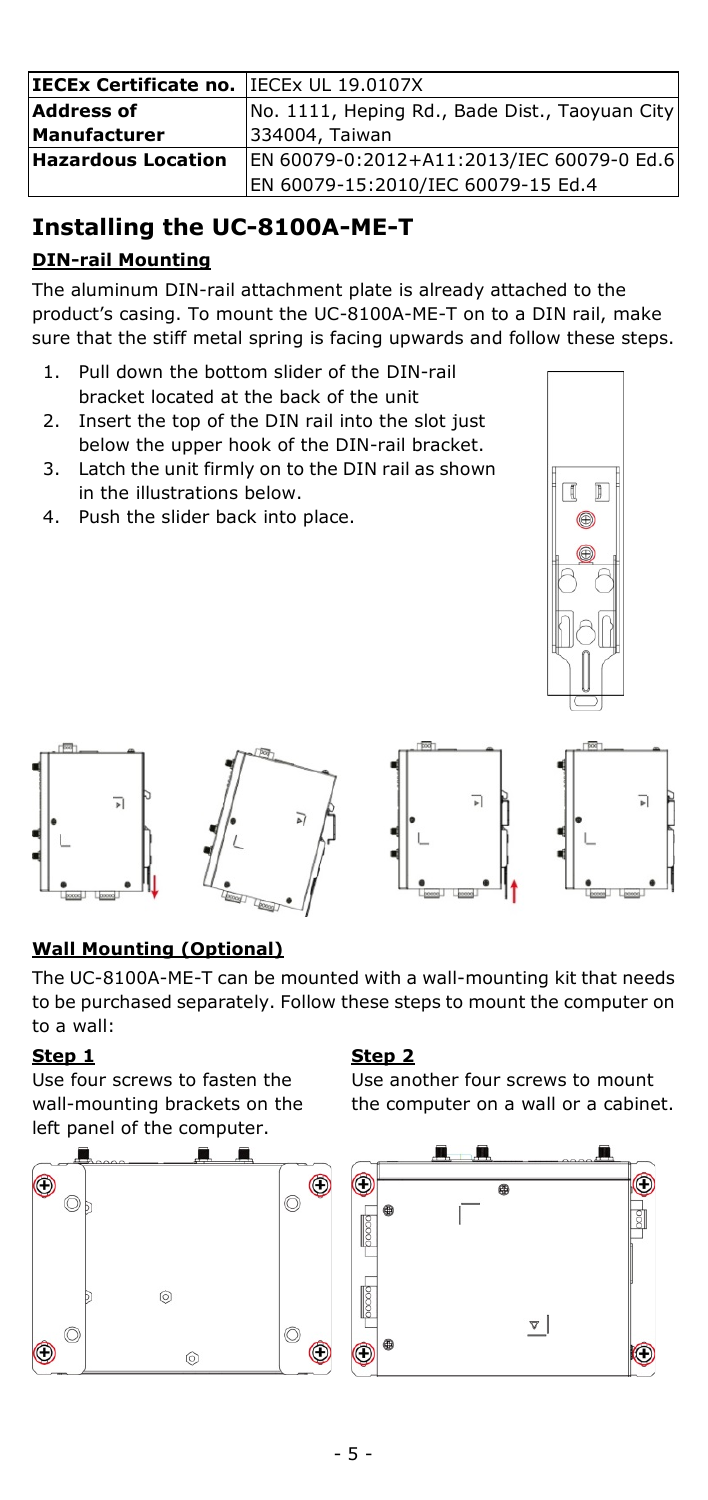# **Connector Description**

### **Power Connector**

Connect the power jack (in the package) to the UC-8100A-ME-T's DC terminal block (located on the top panel), and then connect the power adapter. It takes about 30 seconds for the system to boot up. Once the system is ready, the Power LED will light up.



# **WARNING**

### **EXPLOSION HAZARD!**

Do not disconnect equipment unless the power has been removed or the area is known to be non-hazardous.

### **Grounding the UC-8100A-ME-T**

Grounding and wire routing help limit the effects of noise due to electromagnetic interference (EMI).



**SG:** The Shielded Ground (sometimes called Protected Ground) contact is the top contact of the 3-pin power terminal block connector when viewed from the angle shown here. Connect the SG wire to an appropriate grounded metal surface.

### **Ethernet Ports**

The two 10/100 Mbps Ethernet ports (LAN 1 and LAN 2) use RJ45 connectors.

| 1 |  |  |  | $\dot{8}$ |  |
|---|--|--|--|-----------|--|
|   |  |  |  |           |  |

| Pin | <b>Signal</b> |
|-----|---------------|
|     | $Tx +$        |
|     | Tx-           |
| っ   | $Rx+$         |
| հ   | $Rx-$         |

### **Serial Ports**

The two serial ports (P1 and P2) use terminal connectors. Each port can be configured by software for RS-232, RS-422, or RS-485 mode. The pin assignments for the ports are shown in the following table:

P1 RS-232/422/485 **Mark** 1

| Pin | <b>RS-232</b> | <b>RS-422</b> | <b>RS-485</b> |
|-----|---------------|---------------|---------------|
|     | <b>TXD</b>    | TXD+          |               |
| 2   | <b>RXD</b>    | TXD-          |               |
| κ   | <b>RTS</b>    | $RXD+$        | D+            |
|     | <b>CTS</b>    | RXD-          | D-            |
| 5   | GND           | GND           | GND           |

### **SD/SIM card Sockets**

The UC-8100A-ME-T comes with an SD socket for storage expansion, and a SIM card socket for cellular communication. The SD card and SIM card sockets are located at the lower part on the front panel. To install the cards, remove the screw and the protection cover to access the socket, and then insert the SD card or the SIM card into the sockets directly. You will hear a click when the cards are in place. To remove the cards, push the cards in before releasing them.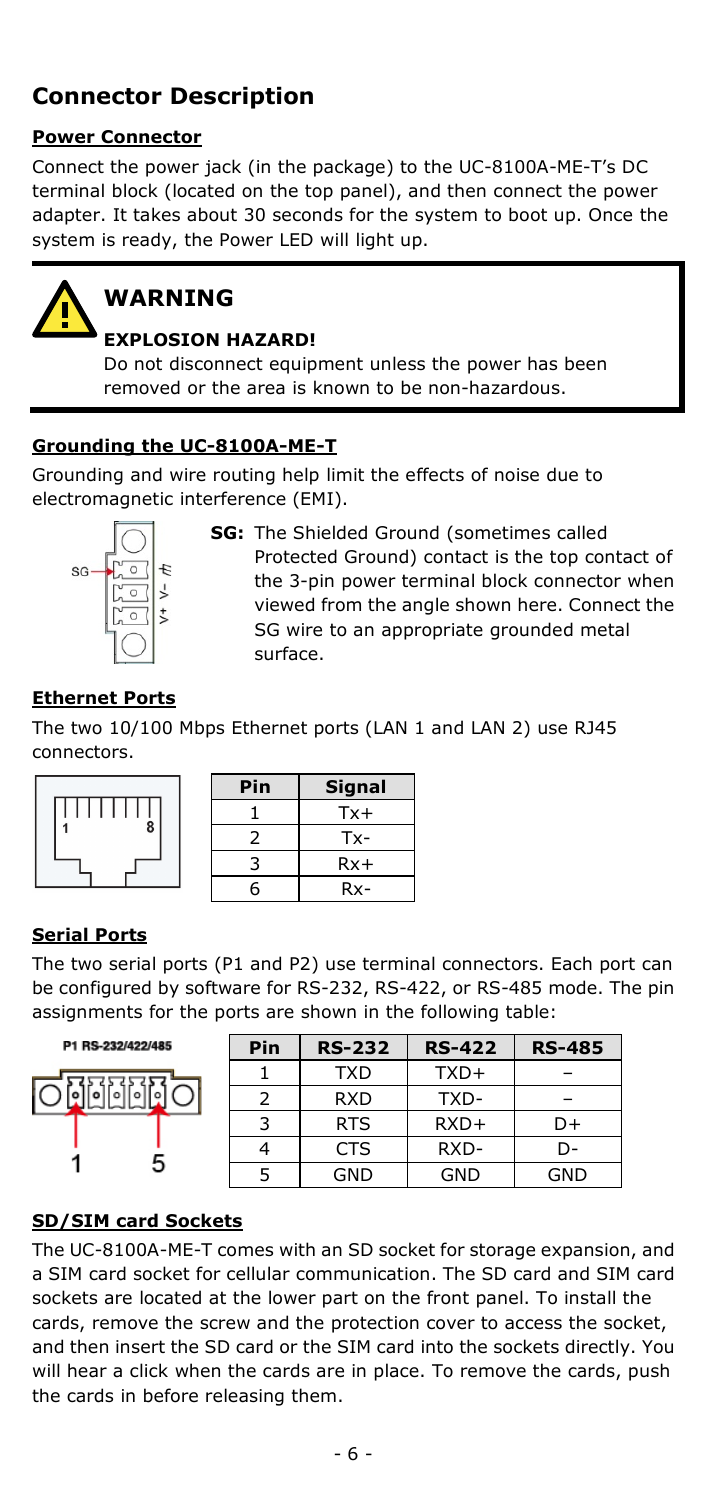

### **Console Port**

The console port is an RS-232 port that can be connected to a 4-pin pin header cable. You can use this port for debugging or firmware upgrade.

| 4 |  | Pin | Signal     |
|---|--|-----|------------|
| 3 |  |     | <b>TxD</b> |
|   |  | 2   | <b>RxD</b> |
| 2 |  | 3   | ΝC         |
|   |  |     | <b>GND</b> |

### **USB Port**

The USB 2.0 port is located at the lower part of the front panel and supports a USB storage device driver. By default, the USB storage is mounted at **/mnt/usbstorage.**

### **Antenna Connectors**



There are three antenna connectors on the front panel of the UC-8100A-ME-T. W1 and W3 are for cellular modules, and W2 is for the GPS module. All three connectors are of SMA type.

#### **Real-time Clock**

The real-time clock in the UC-8100A-ME-T is powered by a lithium battery. We strongly recommend that you do not replace the lithium battery without the help of a Moxa support engineer. If you need to change the battery, contact the Moxa RMA service team.



# **ATTENTION**

There is a risk of explosion if the battery is replaced with an incorrect type of battery.